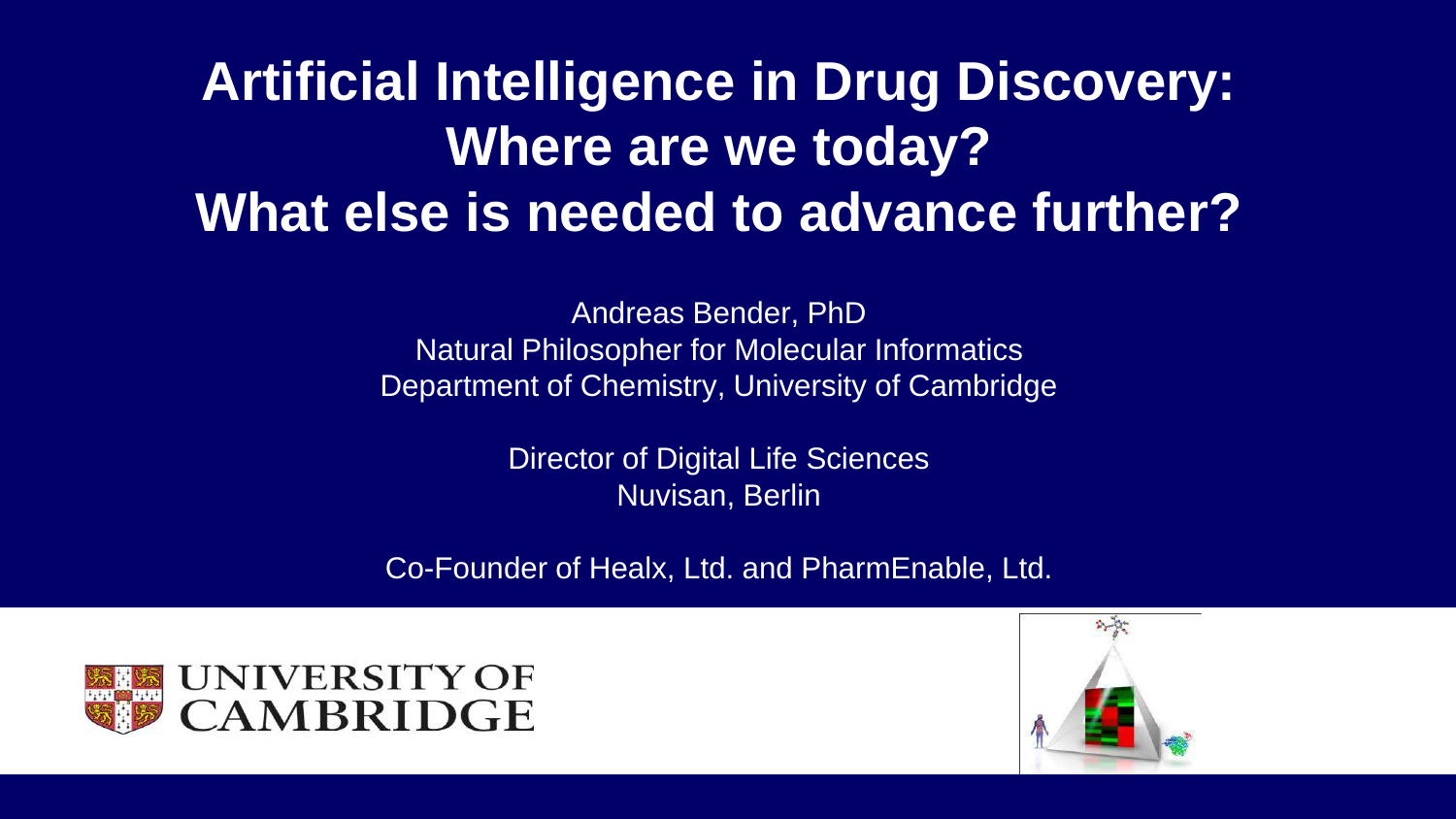Any statements made during this talk are in my capacity as an academic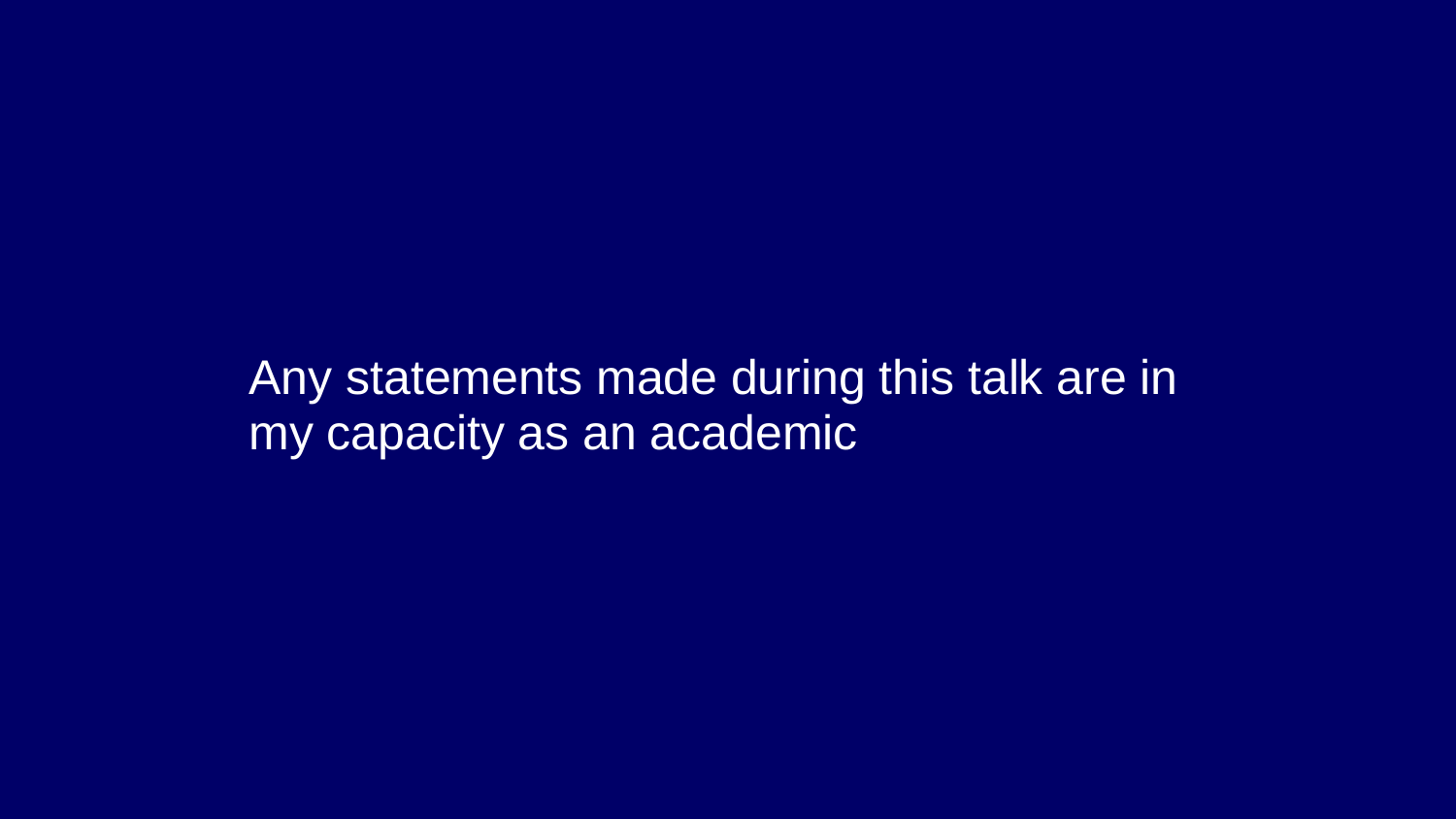#### **The 3rd wave of computers in drug discovery (80s, 2000, today) – time for realistic assessment has come**



Fortune cover 1981 **Fortune cover 1981** All research meadlines (2018-2020)

SPOTLIGHT · 30 MAY 2018

#### How artificial intelligence is changing drug discovery

World first breakthrough in AI drug discovery

By Emma Morriss - January 30, 2020

#### **RAPID GROWTH IN PUBLISHED RESEARCH USING AI FOR DRUG DISCOVERY**

AI 2020:

THE FUTURE OF

**DRUG DISCOVERY**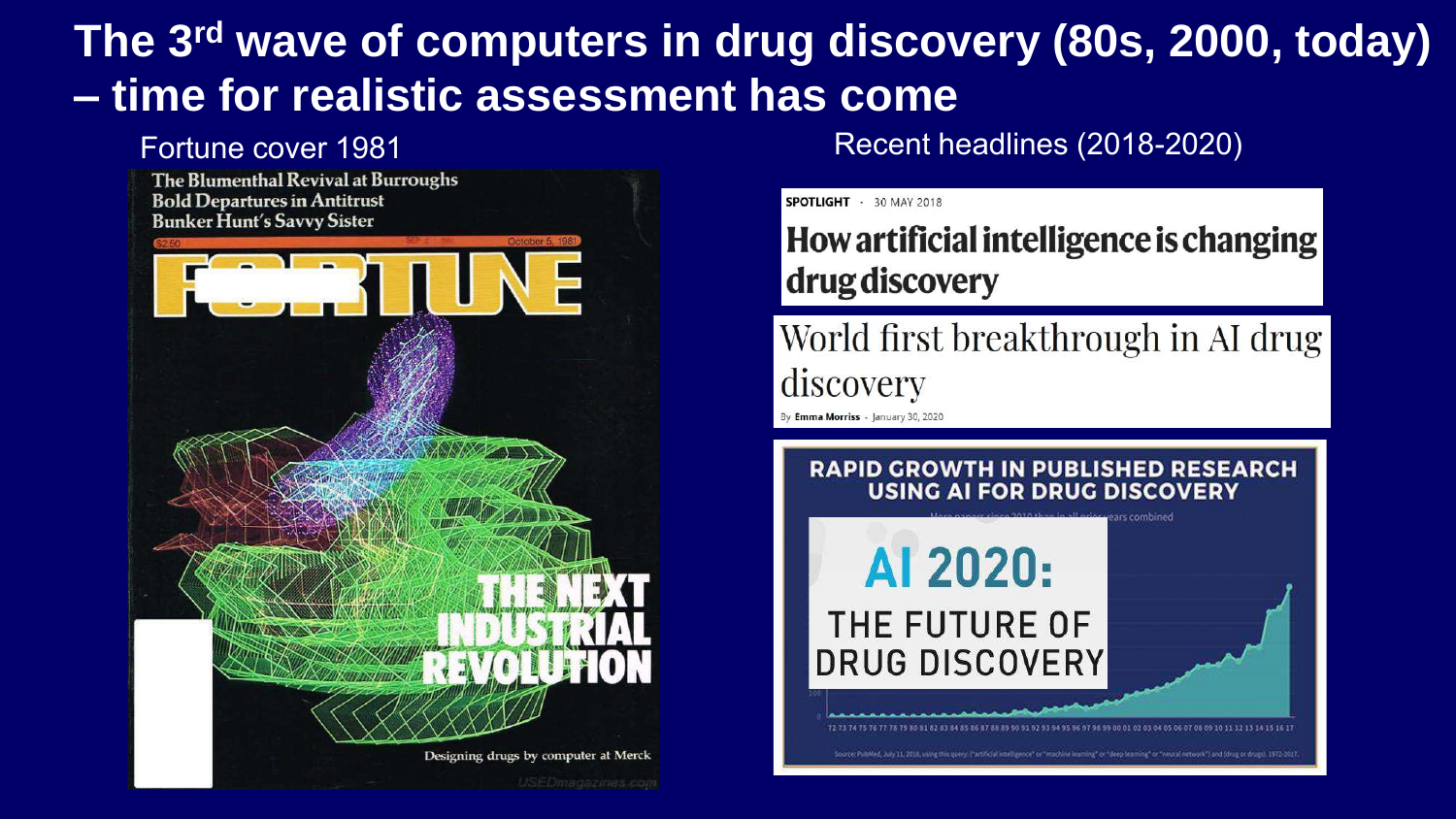#### **Old enough to remember 2000 biotech bubble, Human Genome Project, etc.**

T. Reiss, Trends in Biotechnology, 2001:

"The number of drug targets will increase by at least one order of magnitude and target validation will become a high-throughput process."

"More drug targets… 3,000–10,000 targets compared with 483"

Recent (2017) estimates of drug targets put the number currently at around *667*

http://www.DrugDiscovery.NET/DataSignal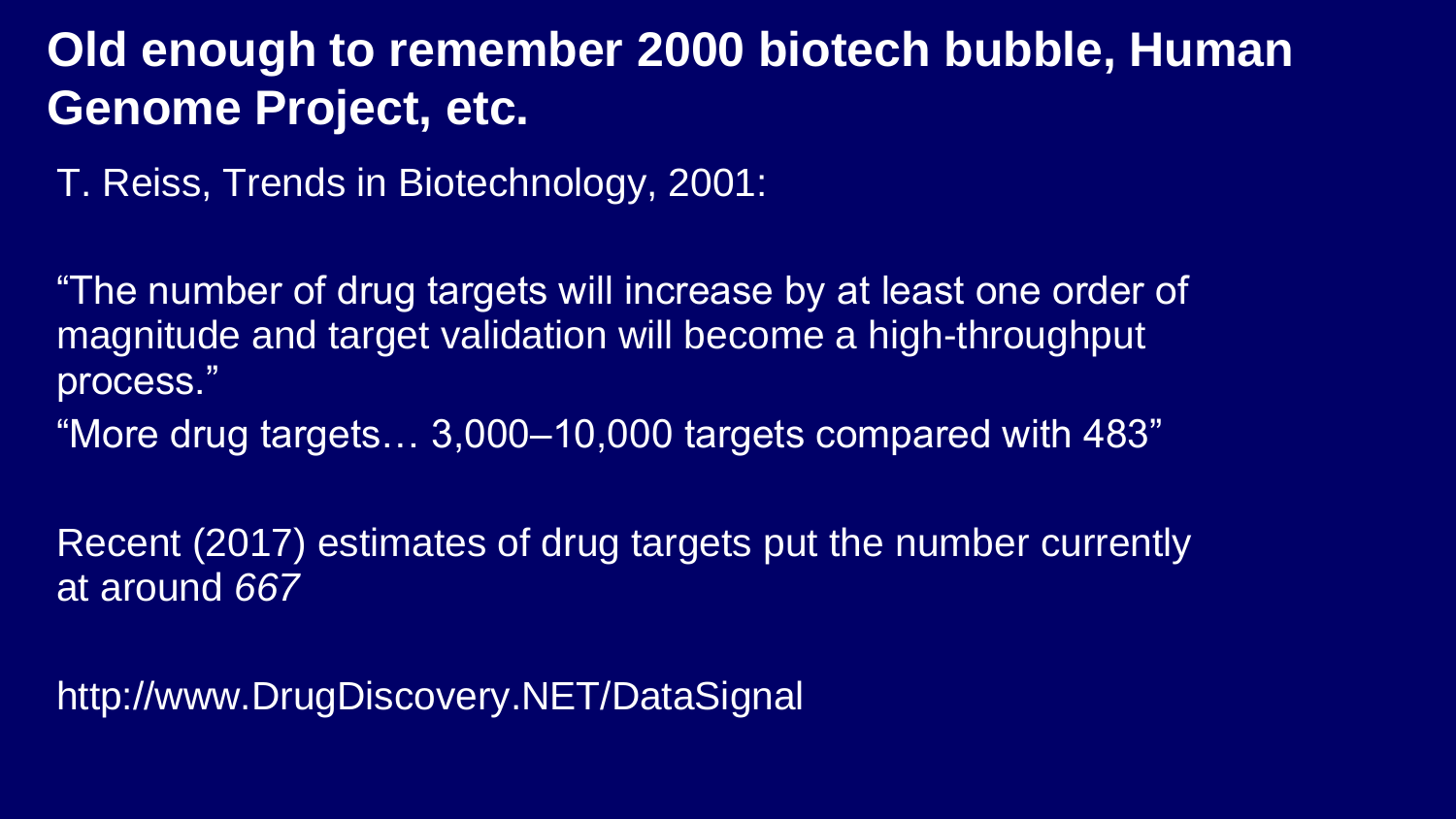## **Outline: The data landscape, deep learning, biology… and humans**

- Chemical and biological data: The flat-earth view
	- And where a flat earth is great!
- Chemical and biological data: The round-earth view
	- Drug discovery data and its complexity (... the elephant in the room…)
- Key learnings:
	- 1. The data we have is not the data we need
	- 2. … so what do we need, then?
	- 3. Model validation is poor….
	- 4. … and it is poor because of human biases, preferences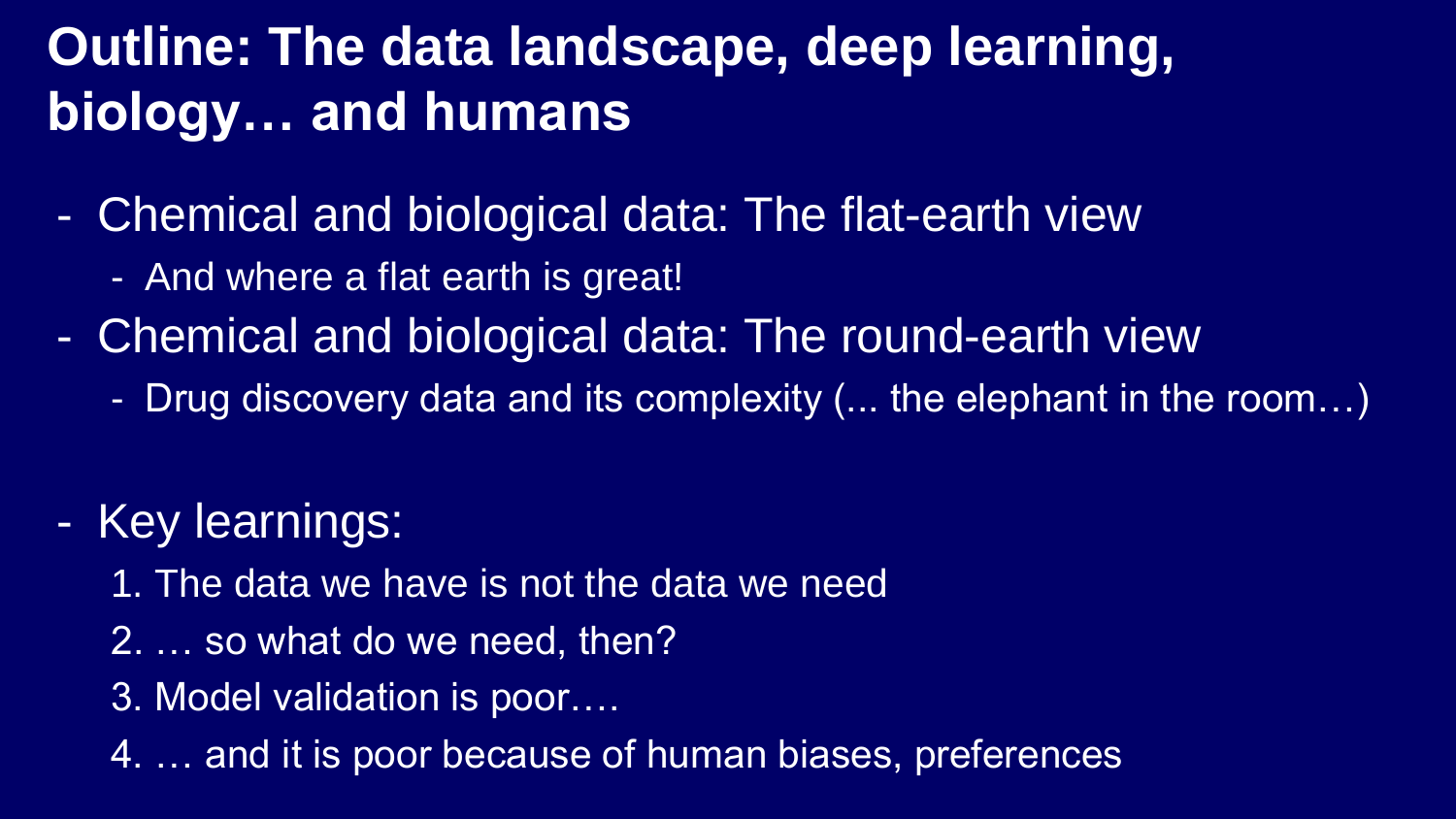#### **A simple view on the world: Linking Chemistry, Phenotype, Targets / Mode of Action (myself, until** *ca.* **2010)**



a.k.a. "The world is flat"

= "We believe our labels"

(which are often insufficiently quantified, not directed or causal, unconditional, don't have time/concentration/ biological setup relevant for *in vivo* situation, *etc.*)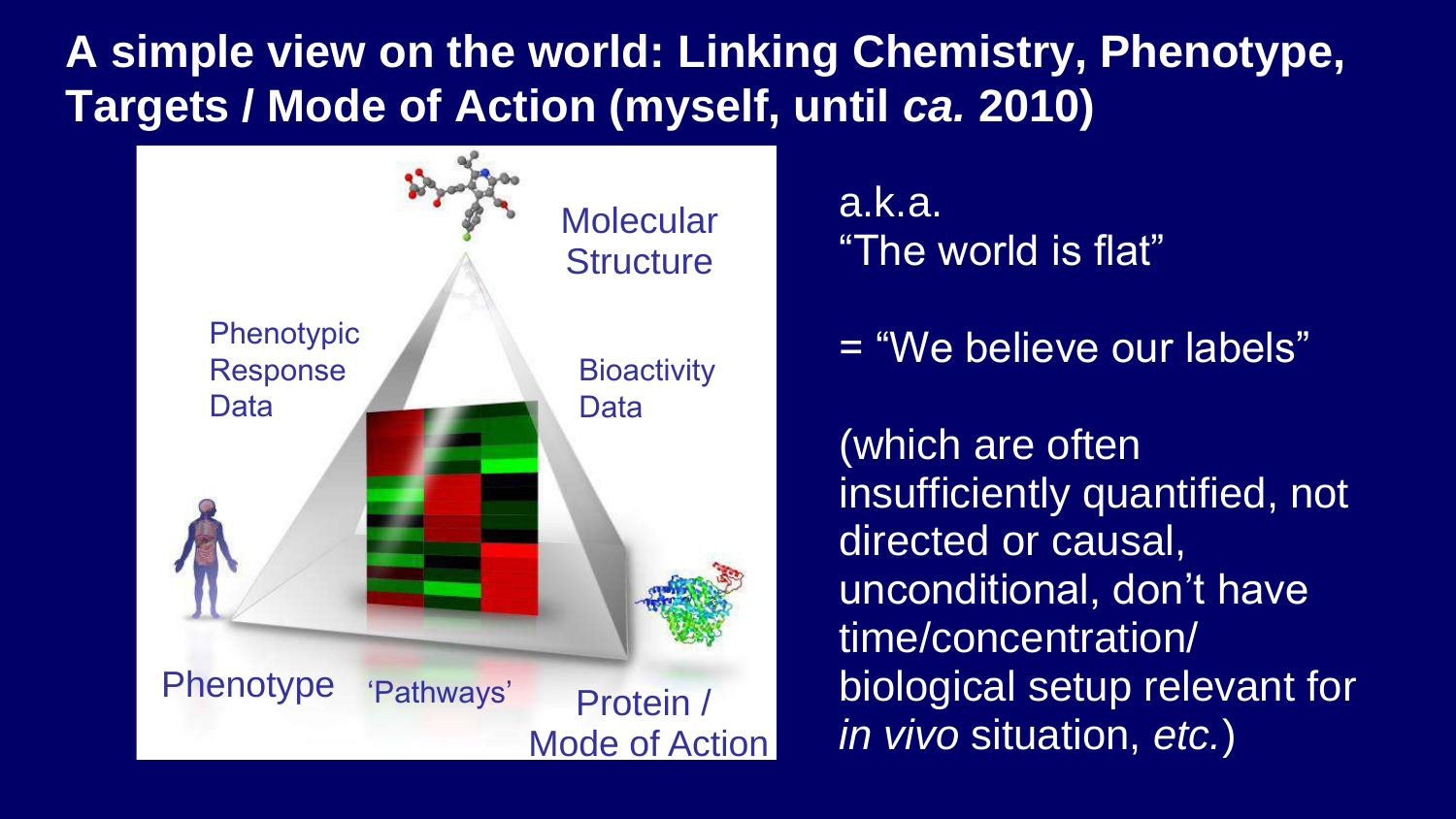## **So what's the point of it all? We would like to answer questions**

- "What is the reason upon treatment with A for phenotypic effect B?"
	- *-> Mode of Action*
- "Which compound should I make to achieve effect C in a biological system?"
	- *-> Chemistry*
- "Does patient D or patient E respond better to drug F?" *-> Phenotype / Phenotype Change*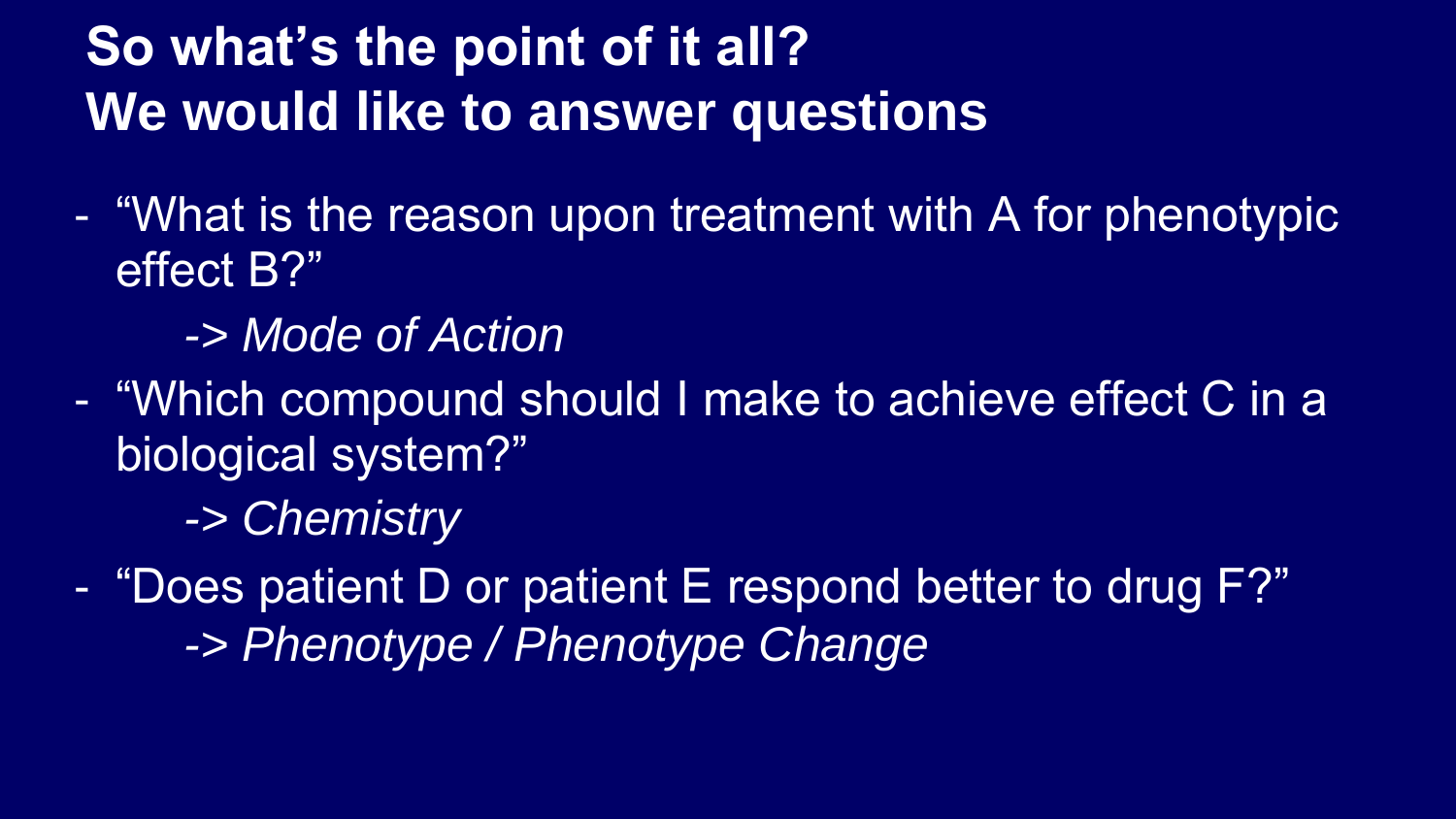#### **Starting from** *in vivo* **efficacy we can hypothesize the MoA, based on ligand chemistry**



A. Koutsoukas *et* al., J Proteomics 2011 (74) 2554 – 2574.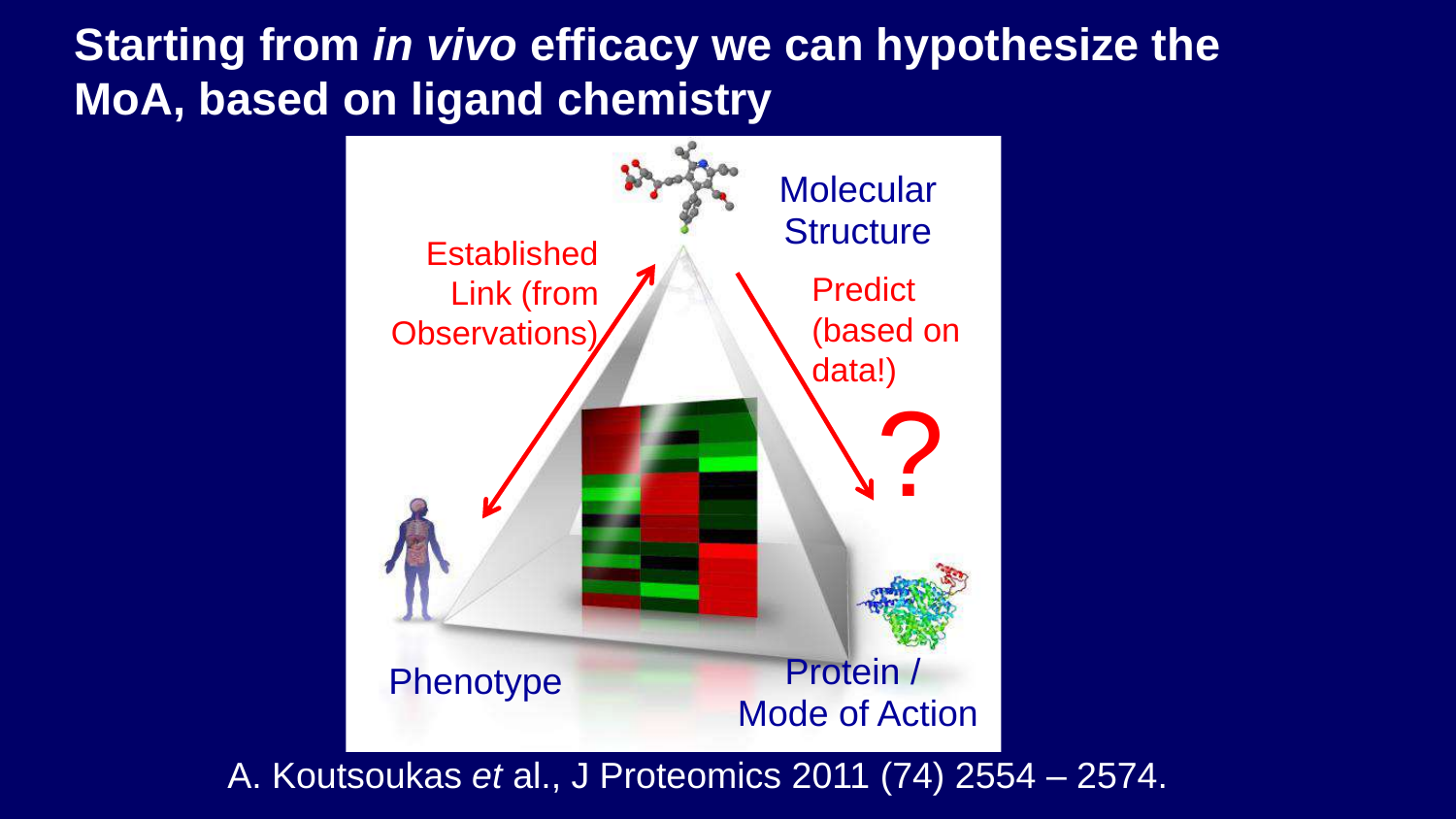## **The 'flat earth' view can** *still* **help! Eg Public target prediction model, based on ~200 mio data points**

- E.g. work of Lewis Mervin, with AstraZeneca
- 2015, *J. Cheminformatics* (7) 51
- ChEMBL actives (~300k), PubChem inactives (~200m); 1,080 targets
- Can be retrained on in-house data
- https://github.com/lhm30/PIDGIN

| Molecule     | Targets                                           | Scores <sup> </sup>               |  | Molecule                    | <b>Targets</b>                              | <b>Scores</b>                    |
|--------------|---------------------------------------------------|-----------------------------------|--|-----------------------------|---------------------------------------------|----------------------------------|
| Chiral<br>ᅩ  | PRKCB1<br>CAMK2G 87.48<br>PRKCG<br>PRKCA<br>PRKCD | 195.81<br>66.35<br>56.99<br>52.44 |  | Q <sub>o</sub> nyyyyytti Or | ABL1<br>PDGFRB 28.99<br>KIT<br>CDK9<br>BRAF | 46.50<br>22.02<br>21.30<br>16.13 |
| $0 -_{NH} 0$ | PRKCH<br>PRKCE<br>PRKCZ                           | 51.41<br>50.42<br>42.48           |  |                             | FLT1<br>PLK1<br>BTK                         | 13.09<br>8.05<br>5.44            |



#### Also data publicly available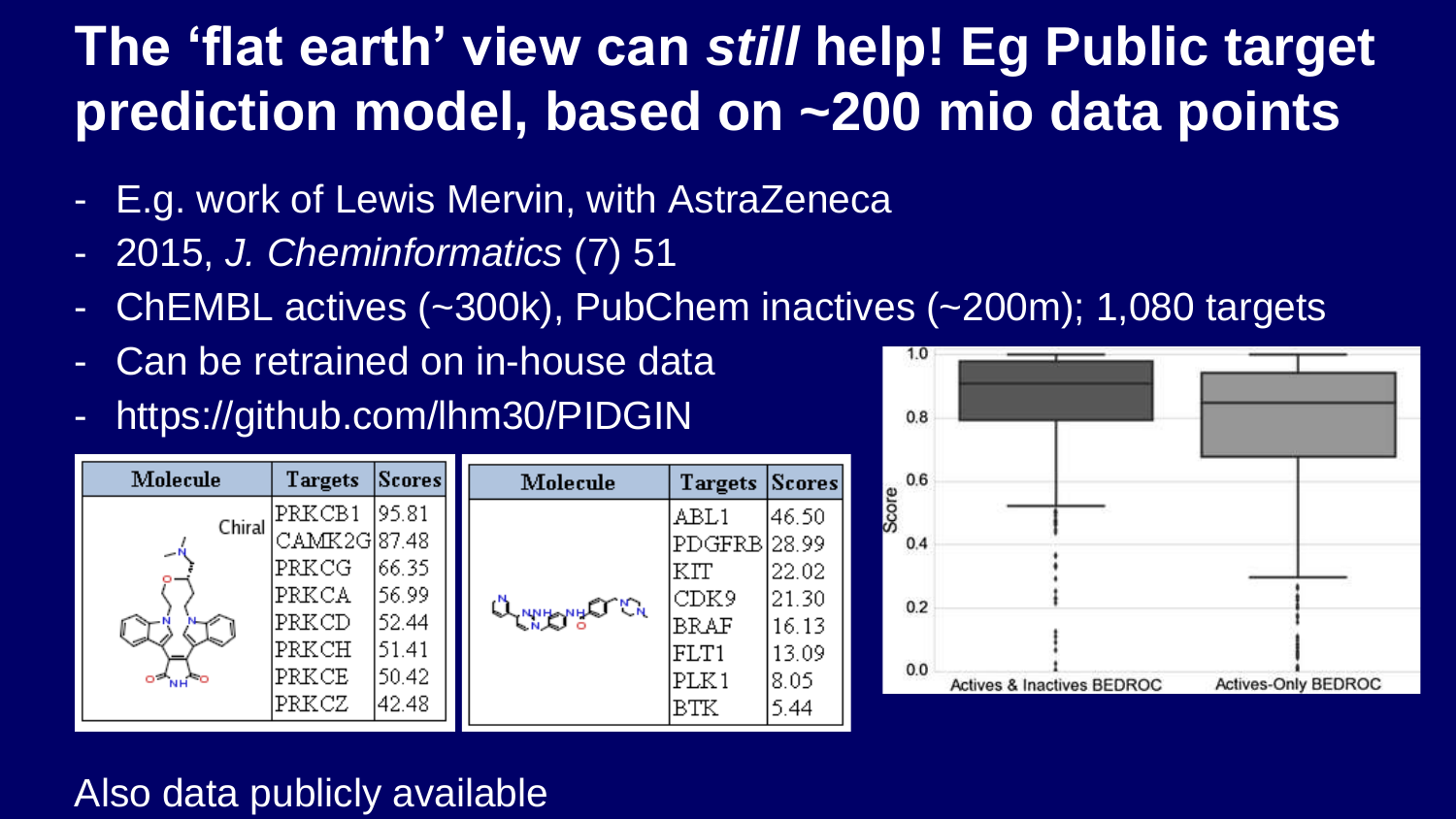#### **So: Using bioactivity data for ligand-protein activity modelling '***is relatively possible'*

- We make use of existing data (millions of data points!)
- On-target bioactivities (links between chemical structure and protein targets) are *relatively large-scale*, and *relatively homogenous*
- Hence, generating models for on-target bioactivities is 'possible'
- Can also be used for design (eg multi-target ligands)

#### *BUT*:

- Only covers known chemical space
- Suffers from various data biases (analogues, data set sizes, etc.)
- Labels are still heterogenous
- *In vivo* relevance of predictions needs to be established (!!!; PK, target engagement *in vivo*, competing ligand/knock-out, etc.)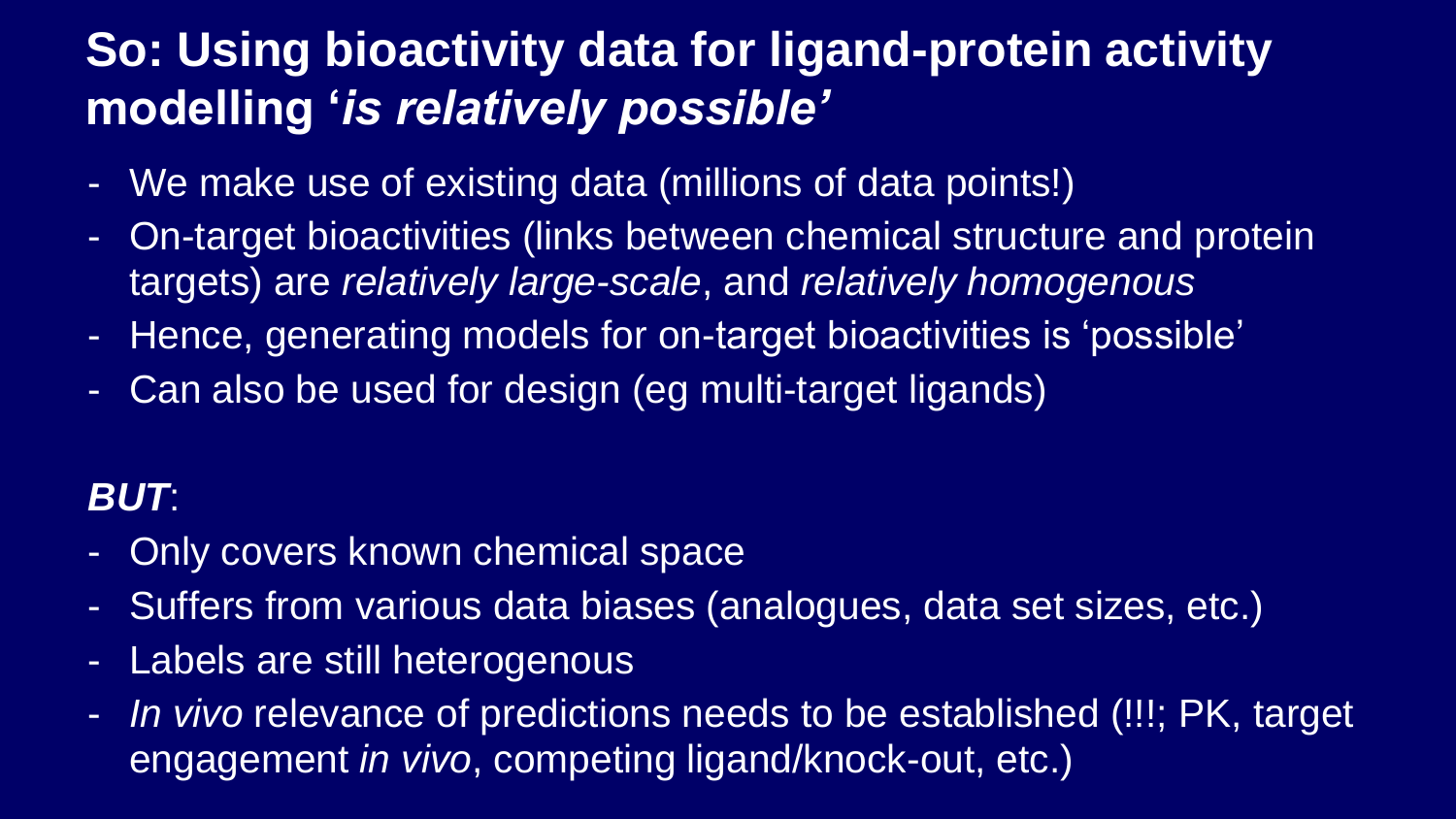#### **BUT…The world is not flat. What now?**

- Links between drugs/targets/diseases are quantitative, incompletely characterized
- Subtle differences in eg compound effects (partial vs full agonists, offtargets, residence times, biased signalling, etc.)
- 'Pathways' from very heterogenous underlying information; dynamic elements not captured etc.
- Effects are state-dependent (variation between individuals, age, sex, comedication…) – PK is often rather neglected in AI approaches
- Phenotyping is sparse, subjective (deep phenotyping?)
- We don't understand biology ('the system'), we don't know what we *should*  label, and measure, hence …
- We label what we *can* measure: 'T*echnology push*' vs '*science pull*' (!)
- **Are our labels – 'drug treats disease X', 'ligand is active against target Y', … - meaningful?**
- **Conditionality: Causality, confidence, quantification, ….?**
- **Computer science is tremendously powerful… but is our data?**

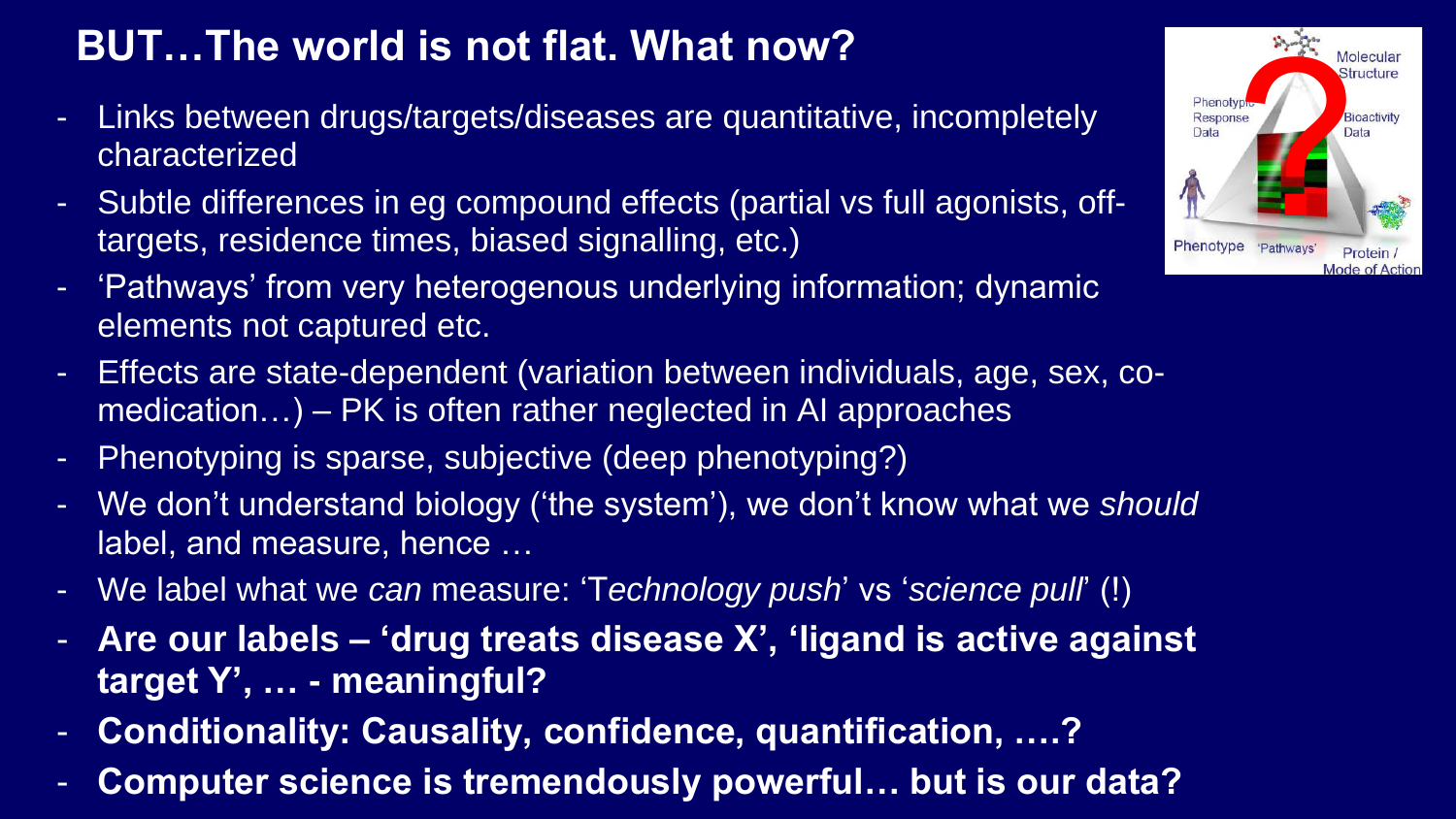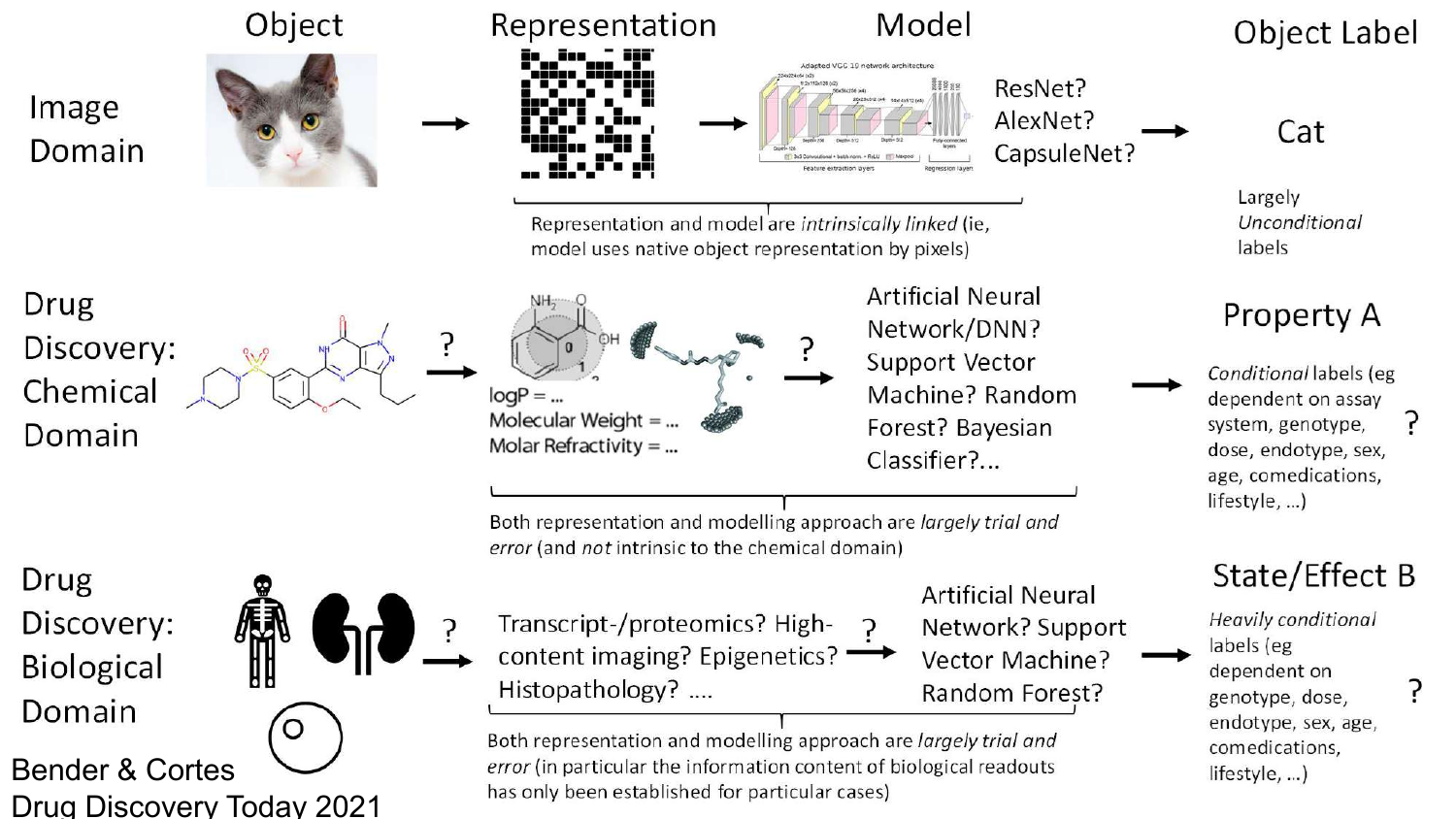#### **Example of conditional labels: adverse reactions**

- *"Does* **drug Y cause adverse reaction Z? Yes, or no?"**
- Pharmacovigilance Department: Yes, *if* we have…
	- A patient with this *genotype* (which is generally unknown)
	- Who has this *disease endotype* (which is often insufficiently defined)
	- Who takes *dose X* of *drug Y* (but sometimes also forgets to take it)
	- With known targets 1...n, but also unknown targets (n+1…z)
	- Then we see *adverse reaction (effect) Z* …
	- But only in x*% of all cases* and
	- With *different severity* and
	- *Mostly if co-administered with a drug from class C*, and then
	- More frequently in *males* and
	- Only *long-term*
	- (Etc.)
- **So – does drug Y cause adverse event Z?**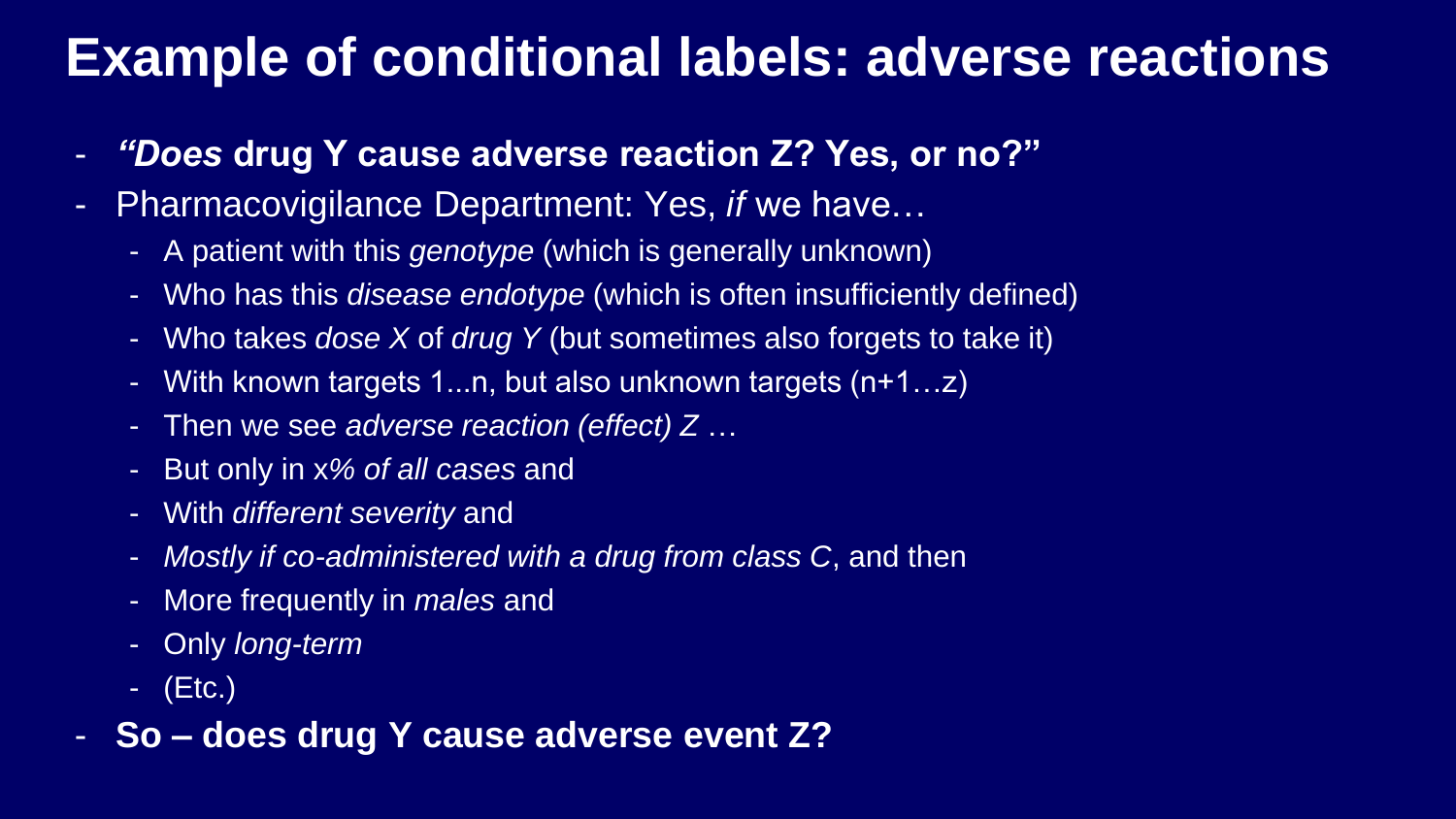#### **Data/'AI' in early discovery vs efficacy/safety**

#### **Early discovery/proxy space (usually** *in vitro***)**

- Often 'simple' readouts (eg protein activity), hence…
- Large number of data points for training models
- *Models have clear labels* (within limits of model system, eg 'ligand is active against protein at IC50<10uM', or solubilities, logP, or the like)
- Good for model generation: *Many*, *clearly categorized* data points

**Efficacy/safety (usually** *in vivo***)**

- Quantitative data (dose, exposure,
- More complex models (to generate data), *fuzzy labels* (classes 'depend', on exposure, multiple eg histopathological endpoints) – hence…
- *Less, and less clearly labelled data*: Difficult from machine learning angle
- Data: *Recording* vs data *suitable for mining* – eg animal data tricky, even within single company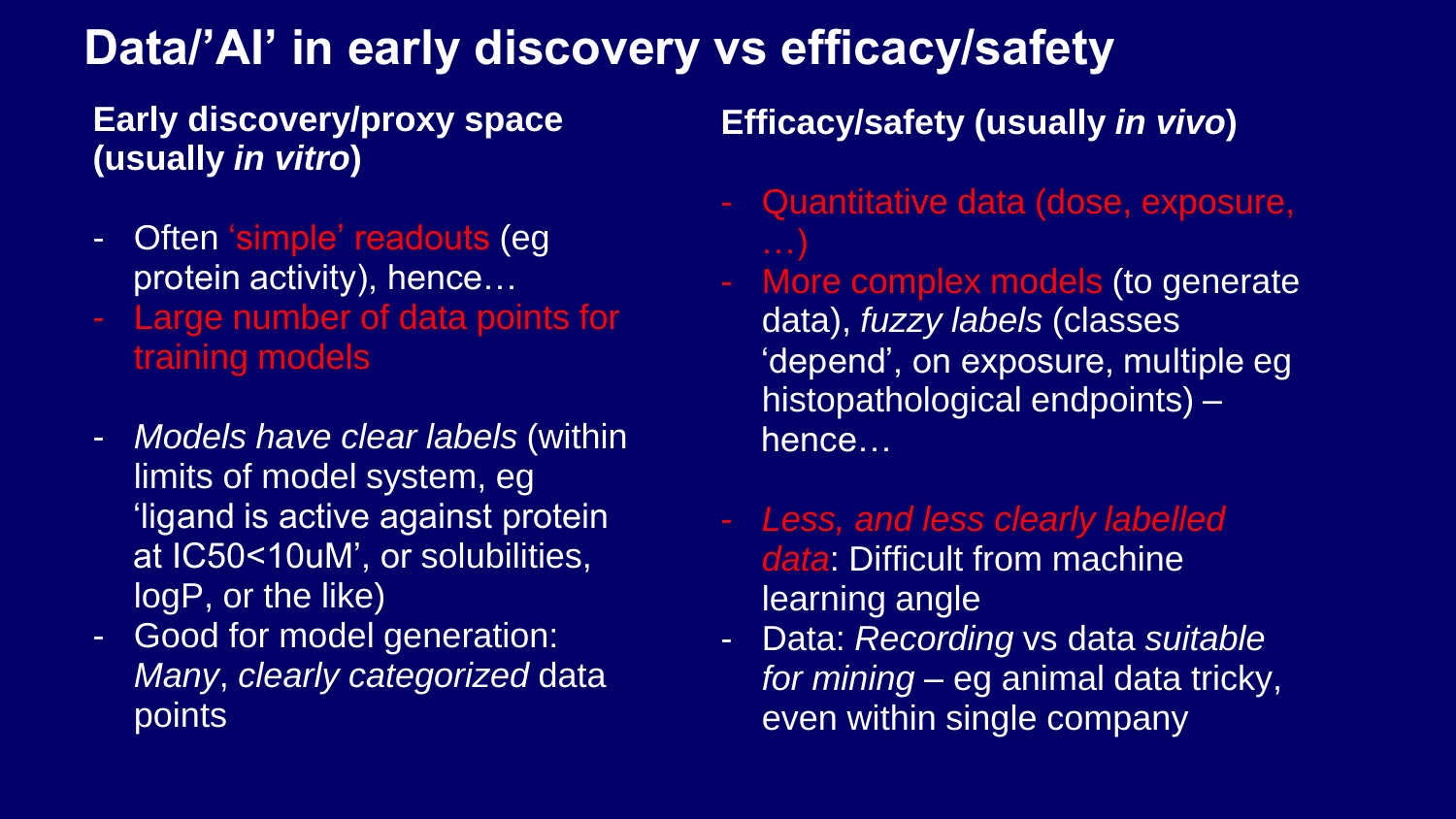#### **Problem setting in early discovery vs safety**

#### **Early discovery/proxy space**

- Discovery setting 'find me suitable 100s or 1000s out of a million' (eg screening)
- Anything fulfilling (limited) set of criteria will do 'for now', predicting *presence of something*
- Computationally *generative* models often fine

#### **Efficacy/safety**

- Need to predict for *this particular data point, quantitatively!*
- *Long list of criteria to rule out, based on limited data*… predicting *absence of 'everything'* (eg different modes of toxicity)
- *Predictive* models (more tricky than generative!)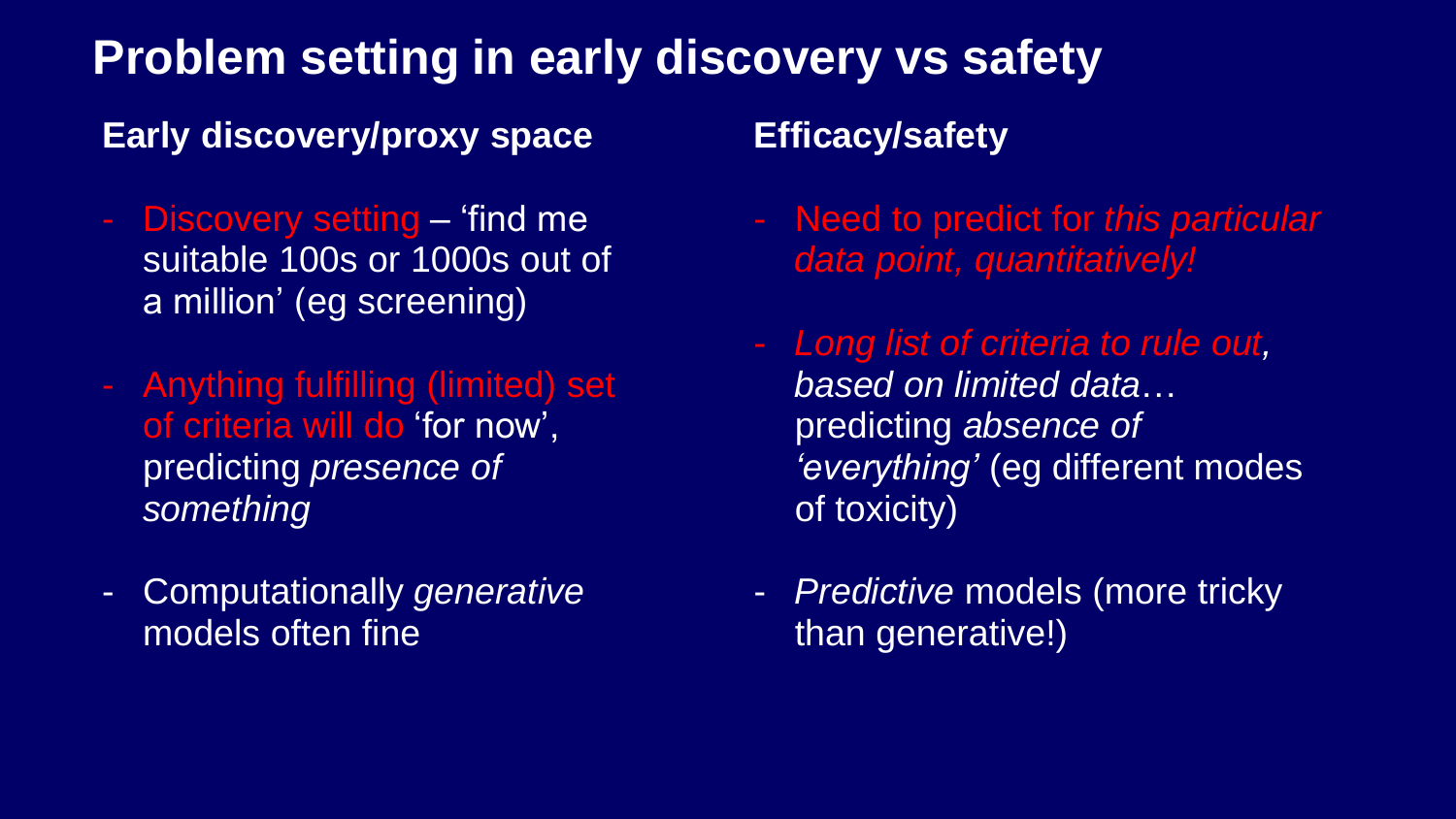#### **AI in drug discovery: Data availability drives the field of 'AI in drug discovery' … but a ligand is not a drug!**

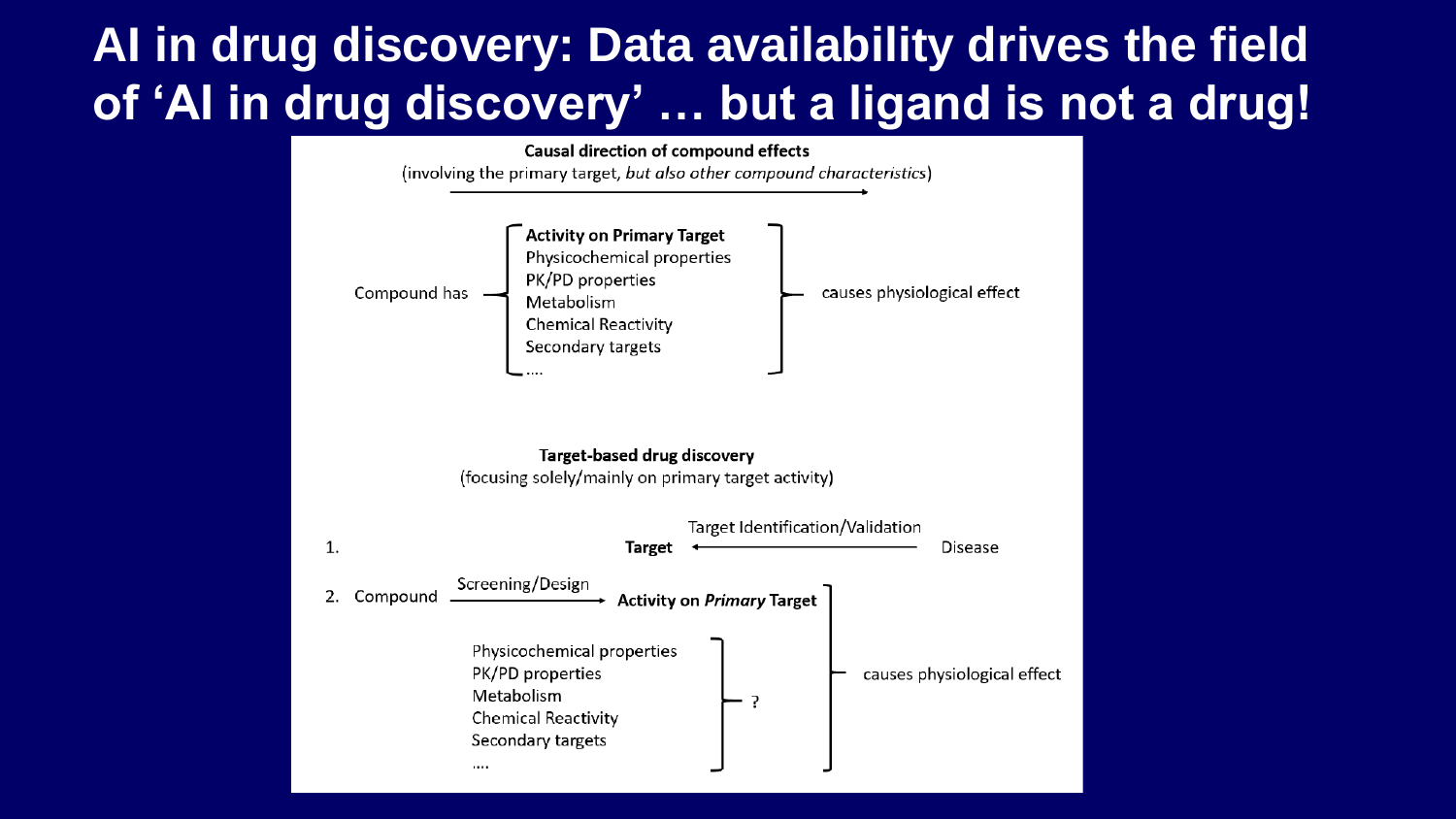## **The** *quality* **of** *in vivo-relevant* **decisions matters more than** *early speed***!**



Drug Discovery Today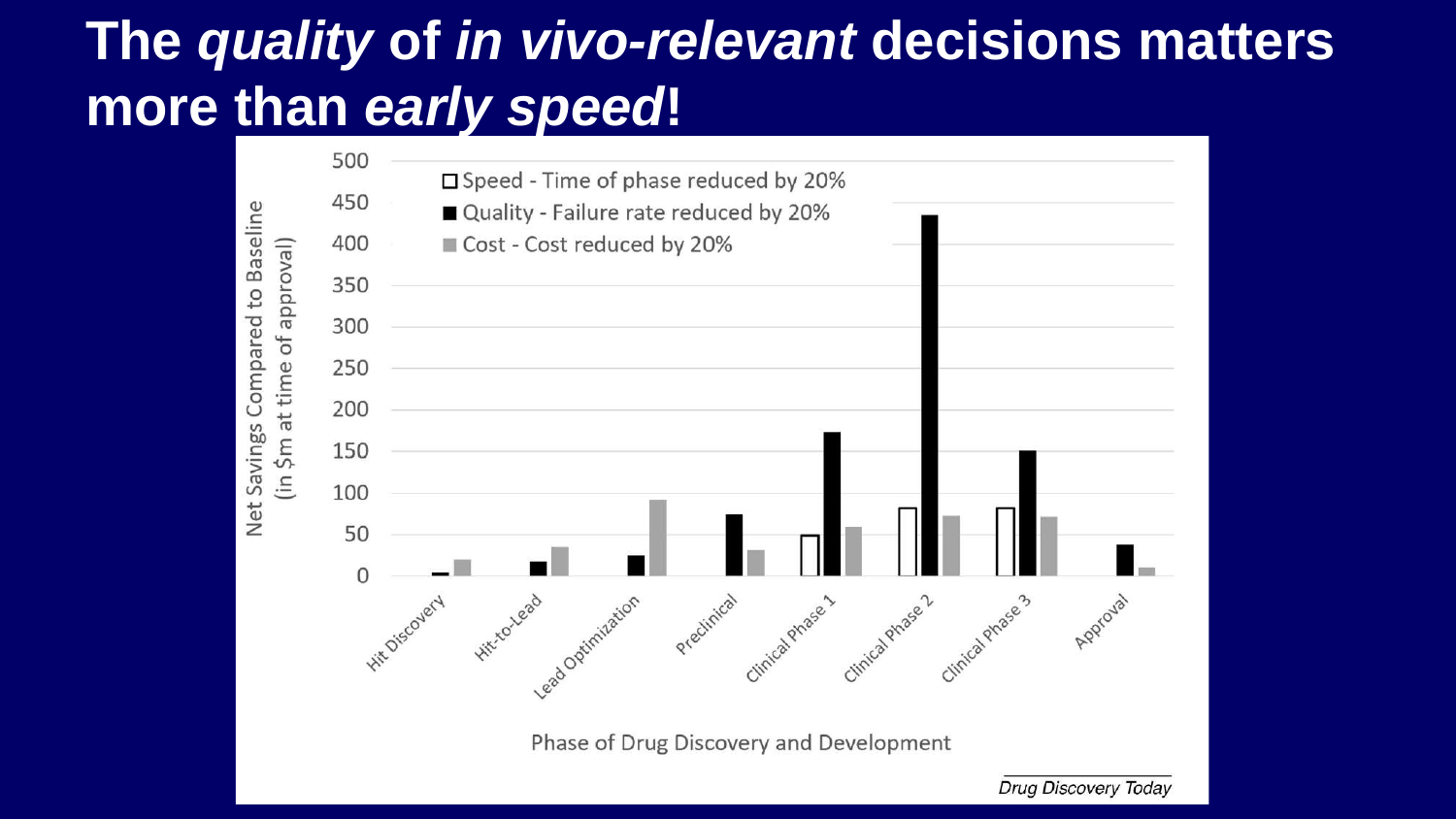## **Discussion**

1. The data we have is not the data we need

2. … so what data do we need, then?

3. Model validation is poor….

4. … and it is poor because of human bias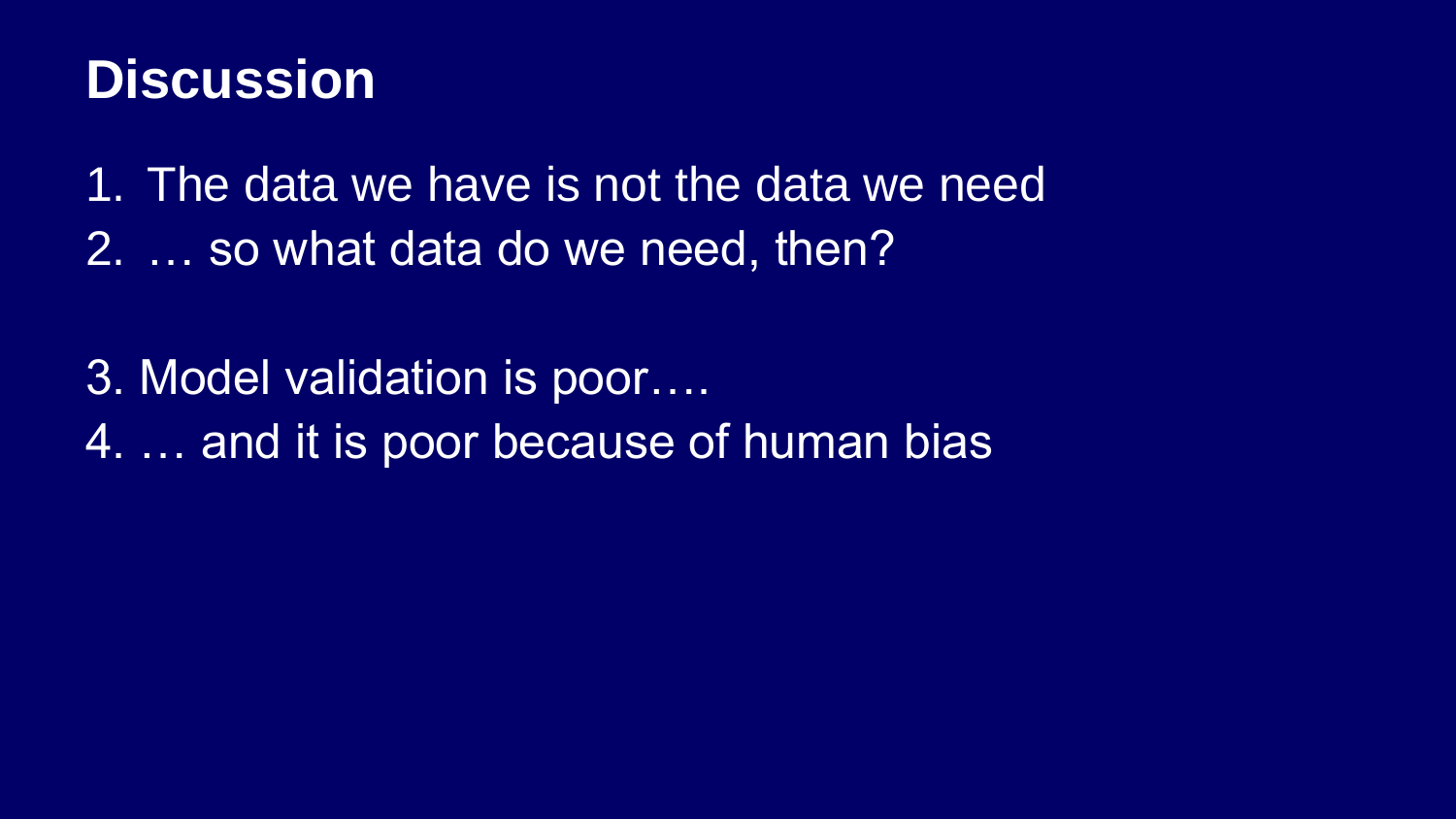#### **Much of the data we generate is generated for the wrong reasons (or in wrong ways)**

- Often proxy measures (to reduce cost); historical data gets repurposed now 'for AI'
- Not always relevant system/dose/time point/endpoint etc.
- "Models of models" "the *in silico* model of the Glu/Gal mitotoxicity model" … is then meant to predict the *in vivo* situation
- We need to care more about modelling the actual endpoint of interest (say, organ risk), not the proxy (say, assay) endpoint!
- Often hypothesis-free ('here we have our pile of data … anyone wants to have a go at it?') instead of hypothesis-driven
- Often 'technology push', instead of 'science pull'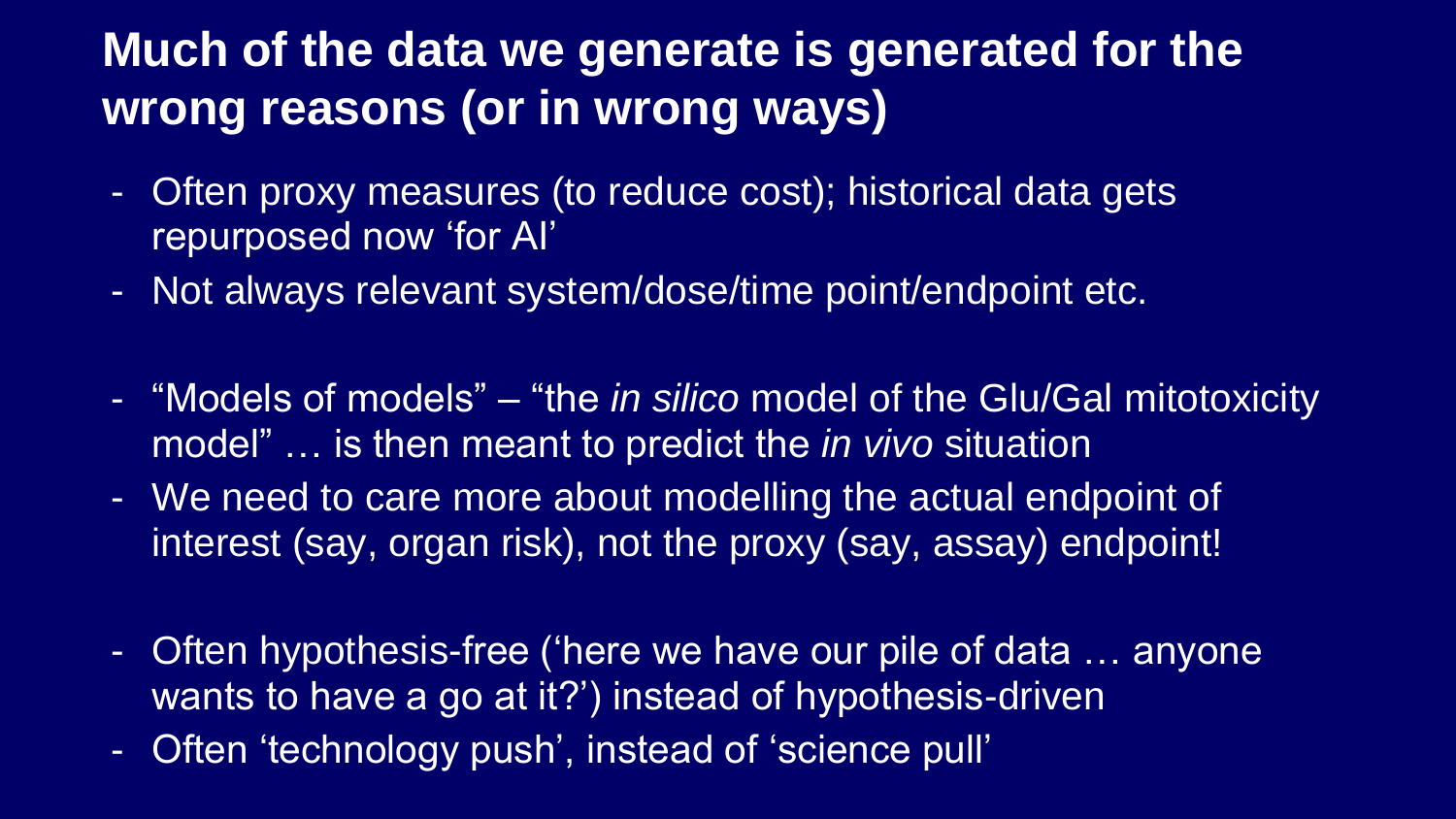**The** *question* **needs to come first… and then the data, then the representation, and then the method http://www.DrugDiscovery.NET/HowToLie** 



Lots of attention currently here…

But we need to care more about this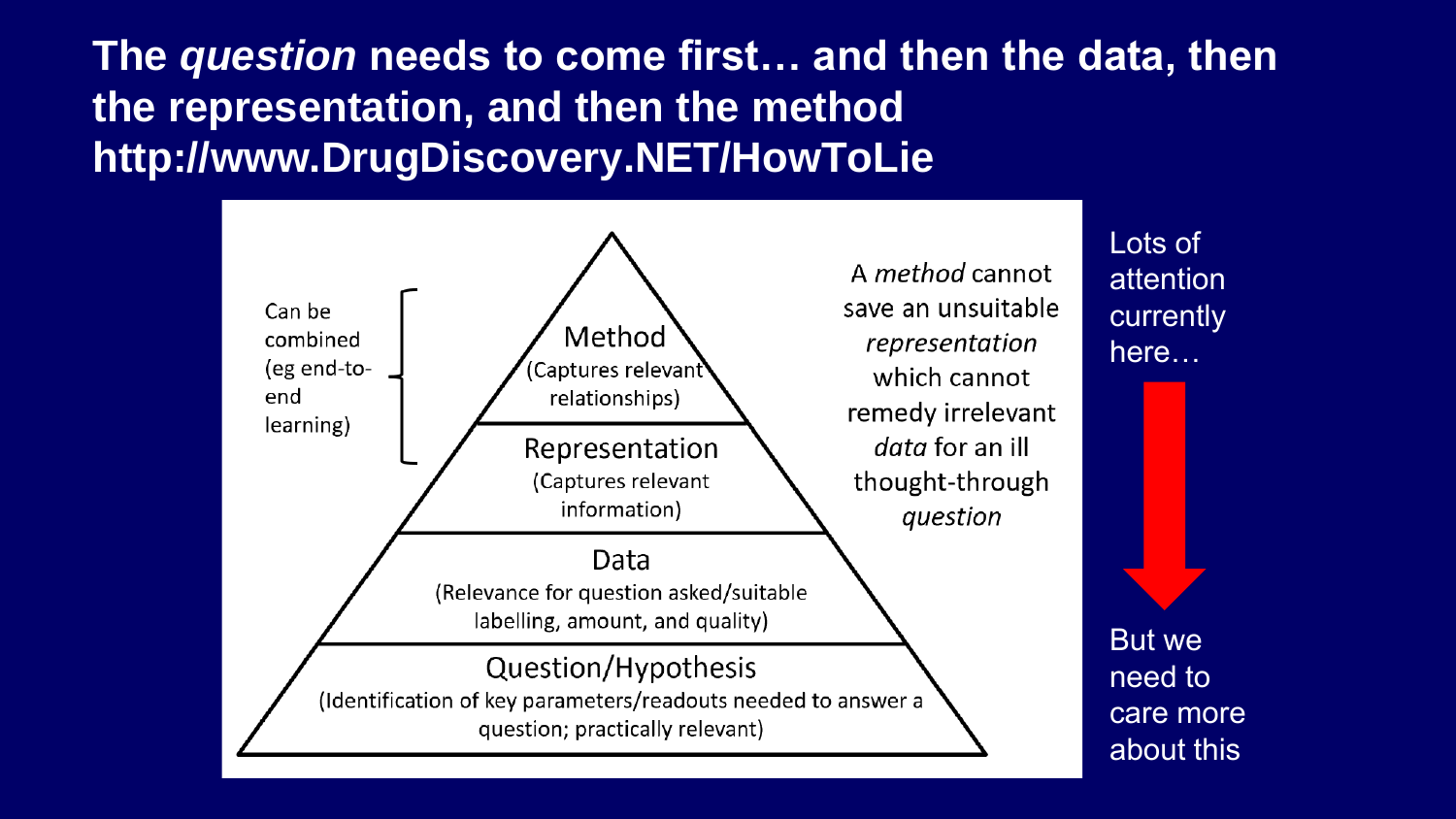## **Validating a model** *is not trivial***! Model validation is always** *process validation!*

- Training/test set split too small, coverage irrelevant
- Prospective validation too small, and biased (process!)
- Baseline model not well-chosen/optimized
- Data quality not assessed on context of model performance
- Relevance of model endpoint not assessed
- Result of *process* of validation ascribed to *model*
- *"How to Lie With Computational Predictive Models in Drug Discovery"*
- *http://www.DrugDiscovery.NET/HowToLie*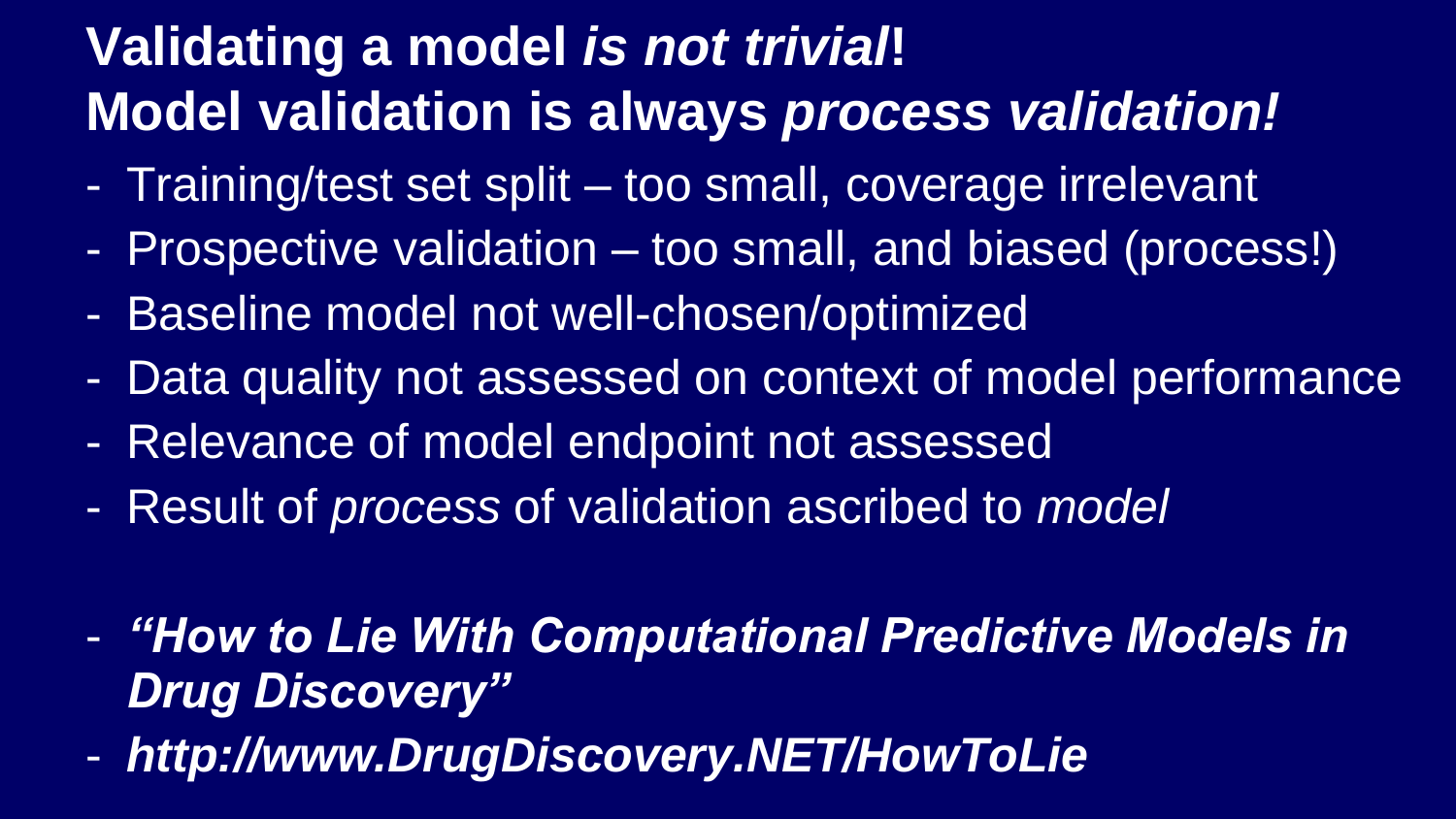#### **The bigger picture: 'AI' is where it is due in no small part due to human psychology**

- Hype bring you money and fame realism is boring
- FOMO ('the others also do it!') and 'beliefs' often drive decisions ('maybe they *really* have the secret sauce?')
- 'Everyone needs a winner' ('*after investing X million we need to show success to the CEO/VP/our investors/…')*
- Selective reporting of successes leads to everyone declaring victory (but in reality no one knows what's actually going on)
- Difficult to really 'advance a field' with little real comparison of methods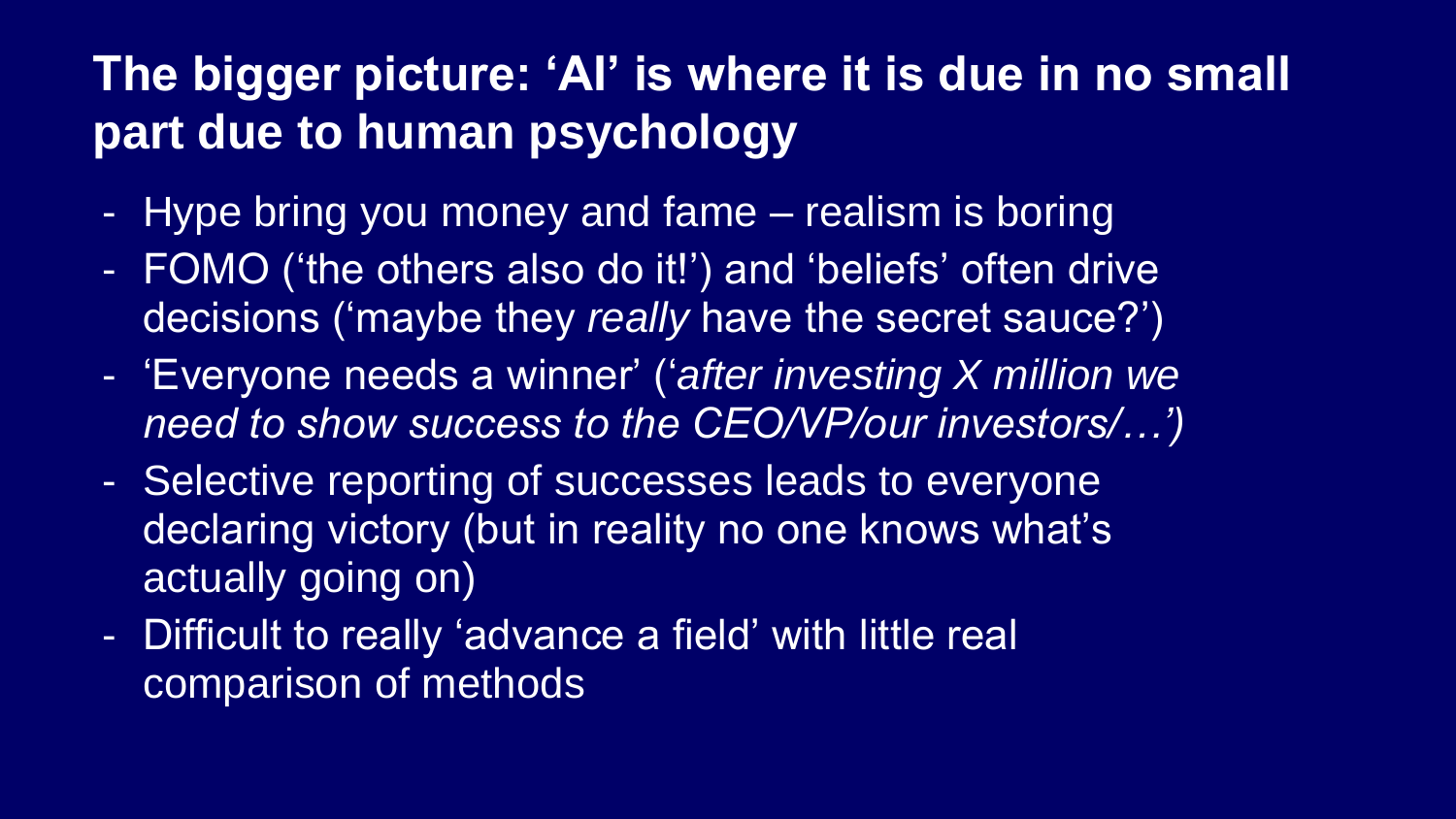## **What could make sense from the data side?**

- We need *relevant* data (predictive for the *in vivo*  situation), which is *possible to generate large-scale*
- 'omics data: *Yes, but* experimental conditions (e.g. cell line)/dose/time point often don't extrapolate to relevant situations
- Cellular morphology data: *Yes, but* we need to understand better what the applicability domain is/which interventions are visible in the readout
- Organ-on-a-chip: *Yes (!), but* still under heavy development, details to be seen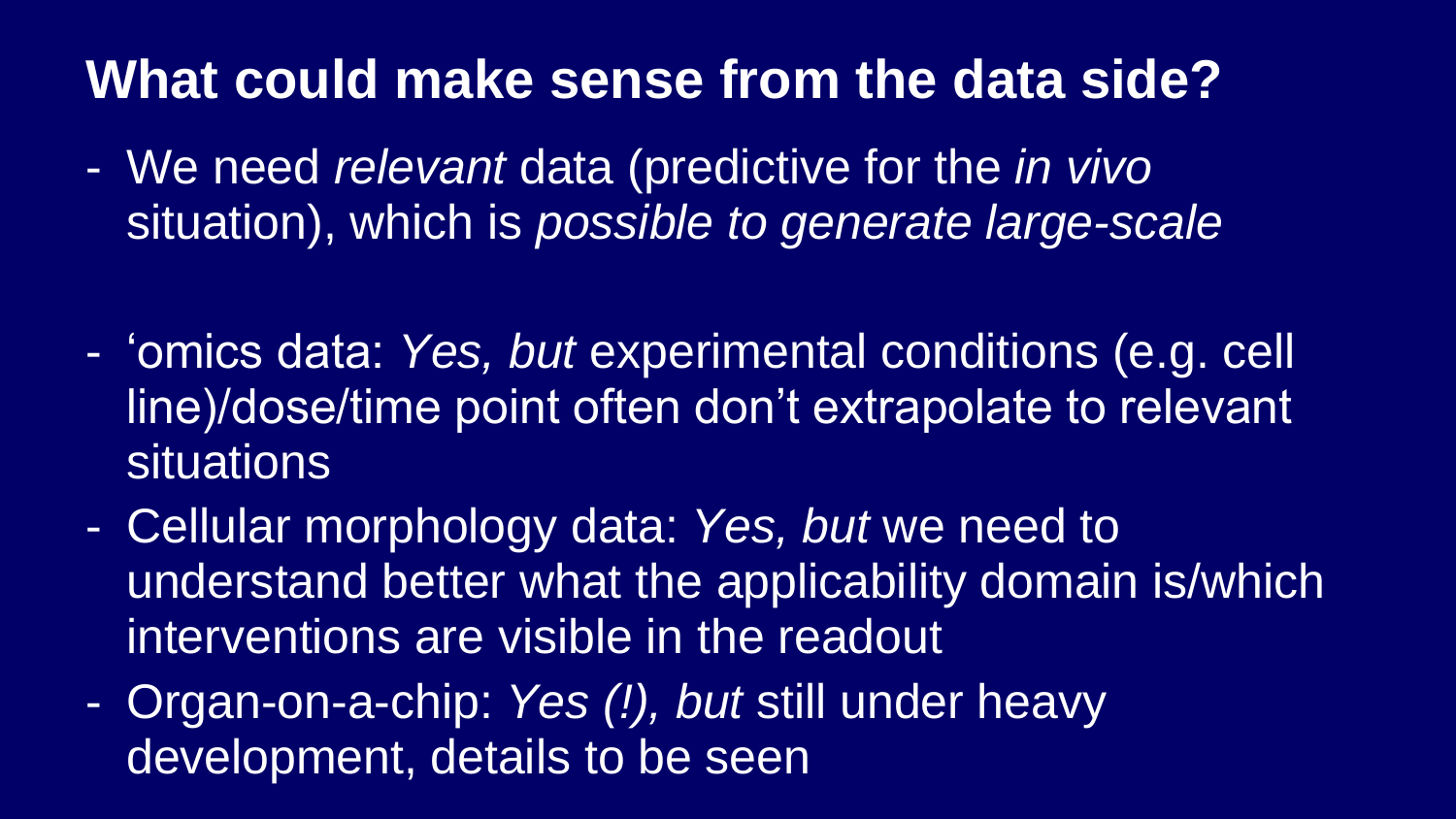# **Summary**

- We need to analyse our data (as we did for many years before), absolutely!
- 'AI'/deep learning *is a valuable tool* in the toolbox
- The real game changer for translation to patients will come only once we understand biology/biological data better (and generate it, and encode it, and analyse it)
- Currently a lot of computer science-driven approaches, some of which are more applicable in drug discovery than others (real translation is necessary, *but also better experimental design!*)
- Consortia on even larger scale are needed (for targeted data generation, not just sharing what is there already)